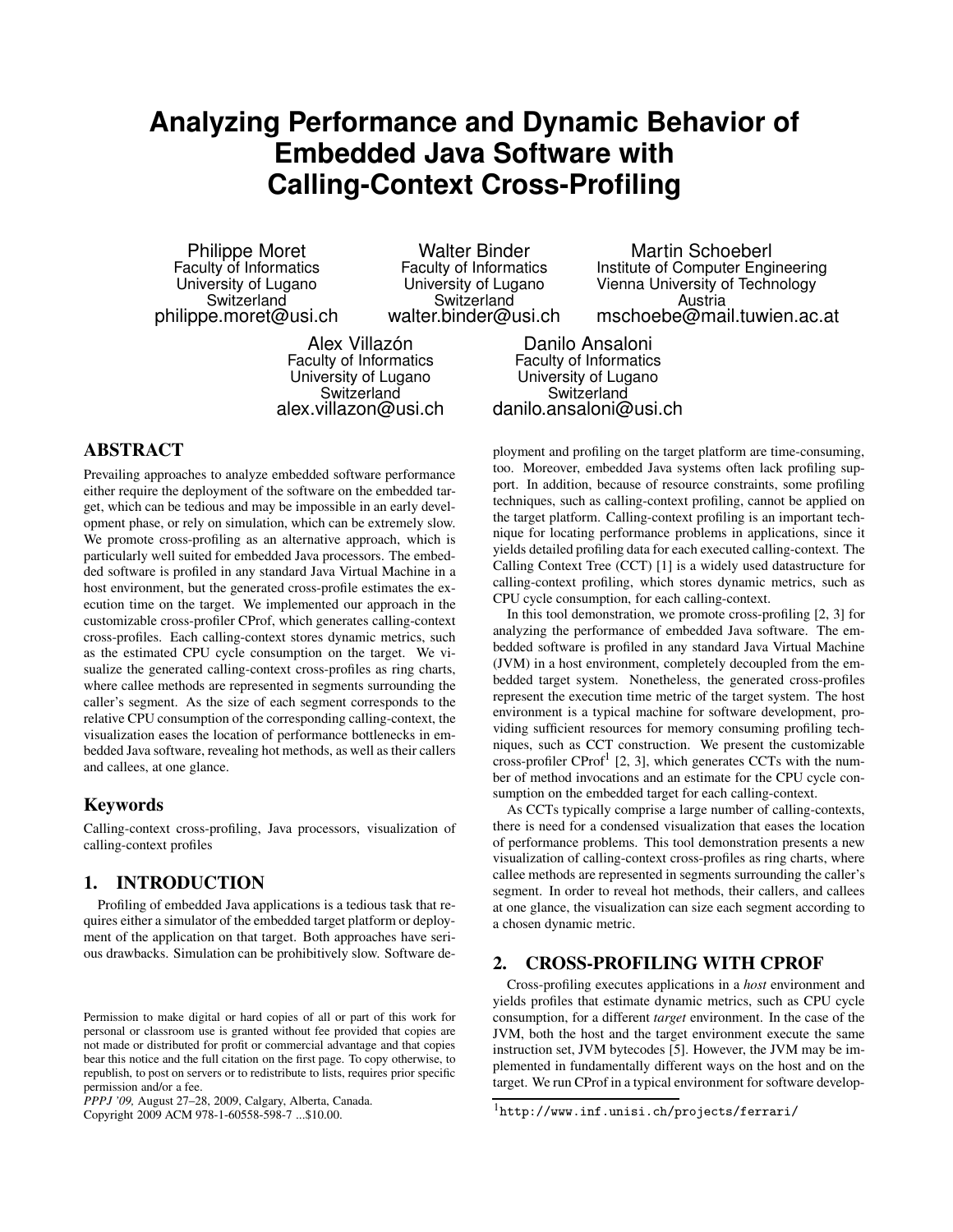ment, comprising a standard PC with any state-of-the-art JVM implementation that relies on just-in-time compilation and supports dynamic optimization of executing applications. In contrast, the target environment is an embedded Java processor that implements most JVM bytecodes in hardware.

As cross-profiling target, CProf supports embedded Java systems where accurate CPU cycle estimates are available for most bytecodes and where instruction cache misses may happen only upon method invocation and return. Some recent Java processors, such as the Java Optimized Processor JOP [7], meet these requirements; JOP has a special instruction cache that caches whole method bodies.

In order to estimate the number of executed CPU cycles on the target while profiling workloads on the host, CProf relies on bytecode instrumentation techniques to intercept particular "points" in the program execution. More precisely, CProf intercepts basic block (BB) entries in the code, as well as method entry and method return. Upon BB entry, a statically pre-computed CPU cycle estimate for bytecodes in the BB is added to a counter that keeps track of the number of CPU cycles that would be consumed on the target if the workload was executed there.

Method entry and return are specially instrumented, in order to model variable CPU cycle consumption for method invocation and return bytecodes. This enables the runtime simulation of method caches, where the execution time of method call respectively return depends on whether the callee respectively the caller method is in the cache. Upon method entry, the concrete invoke opcode (invokestatic, invokespecial, invokevirtual, invokeinterface), an identifier of the callee method, and the size of the callee method (in bytes) are used for CPU cycle estimation. Conversely, on method return, the return opcode, an identifier of the caller, and the size of the caller are used.

CProf supports the customization of CPU cycle estimation and method cache simulation through pluggable components. Hence, it eases experimentation with different bytecode performance models and cache strategies, which is a prerequisite for an effective processor design space exploration, as reported in this paper.

CProf yields calling-context-sensitive profiles, estimating CPU cycle consumption for each executed calling-context. It relies on the CCT [1] to store dynamic metrics separately for each callingcontext. The CCT enables a detailed analysis of program performance and helps locate hotspots in the program code.

Regarding overhead, CProf significantly outperforms the target hardware [2, 3]. It runs standard Java benchmarks, such as SPEC JVM98 [8] or DaCapo [4], without any problems, although these benchmarks cannot execute on the target. Cross-profiling is several orders of magnitude faster than VHDL simulators. For more details on CProf, we refer to [2, 3].

## 3. ACCURACY OF CROSS-PROFILING

To assess that our approach is sound, we compare the CPU cycle estimates from the generated cross-profiles with the actual CPU cycle consumption on an embedded Java processor and compute the percent error of the estimates. For this experiment, we chose JOP [7] as target, because timing information is public available for all bytecodes.

Our evaluation is based on 3 embedded benchmarks, Kfl, Lift, and UdpIp. As JOP's execution environment is a typical embedded system without a filesystem and with only 1 MB memory, standard Java benchmarks, such as SPEC JVM98 or DaCapo, cannot be executed on the target hardware. Hence, only embedded benchmarks can be used for assessing the accuracy achieved by CProf.

| Benchmark | <b>JOP</b>                           | CProf               | Error $(\% )$ |
|-----------|--------------------------------------|---------------------|---------------|
| Кfl       | $5.023\times10^{7}$                  | $5.021\times10^{7}$ | $-0.04$       |
| Lift      | $5.282\times10^{7}$                  | $5.262\times10^{7}$ | $-0.38$       |
| UdpIp     | $1.132\times10^8$ 1.111 $\times10^8$ |                     | $-1.81$       |

Table 1: Benchmark execution time and cross-profiling results in clock cycles for JOP with a 4KB/16 method cache

The benchmarks Kfl and Lift are based on real-world applications [6]. The benchmark UdpIp uses a TCP/IP stack, implemented in Java, in order to simulate a UDP-based client/server application. Each embedded benchmark is executed 10000 times, and in the generated cross-profile the cumulative CPU cycle estimate of the benchmark harness (the method test()) is taken, effectively excluding the execution of startup code on the host.

In this experiment, JOP is clocked at 100 MHz in a low-cost FPGA and the memory access time is 2 clock cycles. It has a 4 KB FIFO instruction cache organized in 16 blocks. The three embedded benchmarks Kfl, Lift, and UdpIp are executed on JOP and the execution time is measured with a CPU cycle counter. The same benchmarks are profiled with CProf.

Table 1 shows the execution times on JOP and cross-profiling results in clock cycles. The last column shows the percent error of the cross-profiling estimates. For two benchmarks, the error is well below 1%, for UdpIp the error is below 2%. The observed inaccuracies in the cross-profiles generated by CProf are due to imprecise CPU cycle estimates for certain (complex) bytecodes and differences in the Java class libraries between the host and the target. Nonetheless, for all measured benchmarks that run on the JOP hardware, the error in the CPU cycle estimates is below  $2\%$ .<sup>2</sup>

# 4. VISUALIZATION OF CALLING-CONTEXT PROFILES

CProf supports user-defined profilers to process the collected profiling data. A typical profilers dumps the calling-context crossprofile in a text file upon JVM shutdown. As a textual representation of a calling-context cross-profile can be very large and cumbersome to analyze, we provide a novel visualization tool for CProf that represents calling-context cross-profiles as ring charts, where callee methods are represented in segments surrounding the caller's segment.

Figure 1(b) shows a conceptual representation of a callingcontext cross-profile for the code sample in Figure 1(a). The crossprofile, which was generated by CProf using a cache simulator and cycle estimator for the JOP processor [7], represents one invocation of method f(). Each calling-context stores the number of method invocations and the aggregated CPU cycle consumption for the CCT subtree.

Figure 1(c) presents a ring chart visualization where all callingcontexts have the same weight. For instance, the segments representing the callees of  $f()$  (i.e.,  $g(int)$  and  $h()$ ) have the same size and completely surround the segment of f(). This representation gives a condensed view of the overall CCT, but does not convey the dynamic metrics collected for each context.

In order to ease locating performance problems, we support a different visualization, where each segment is sized according to a chosen dynamic metric. Figure 1(d) shows the corresponding ring chart, where segments are sized according to CPU cycle estimates.

<sup>2</sup>In prior work [3] we reported higher errors. Thanks to improved CPU cycle estimates for some bytecodes, we were able to reduce the error.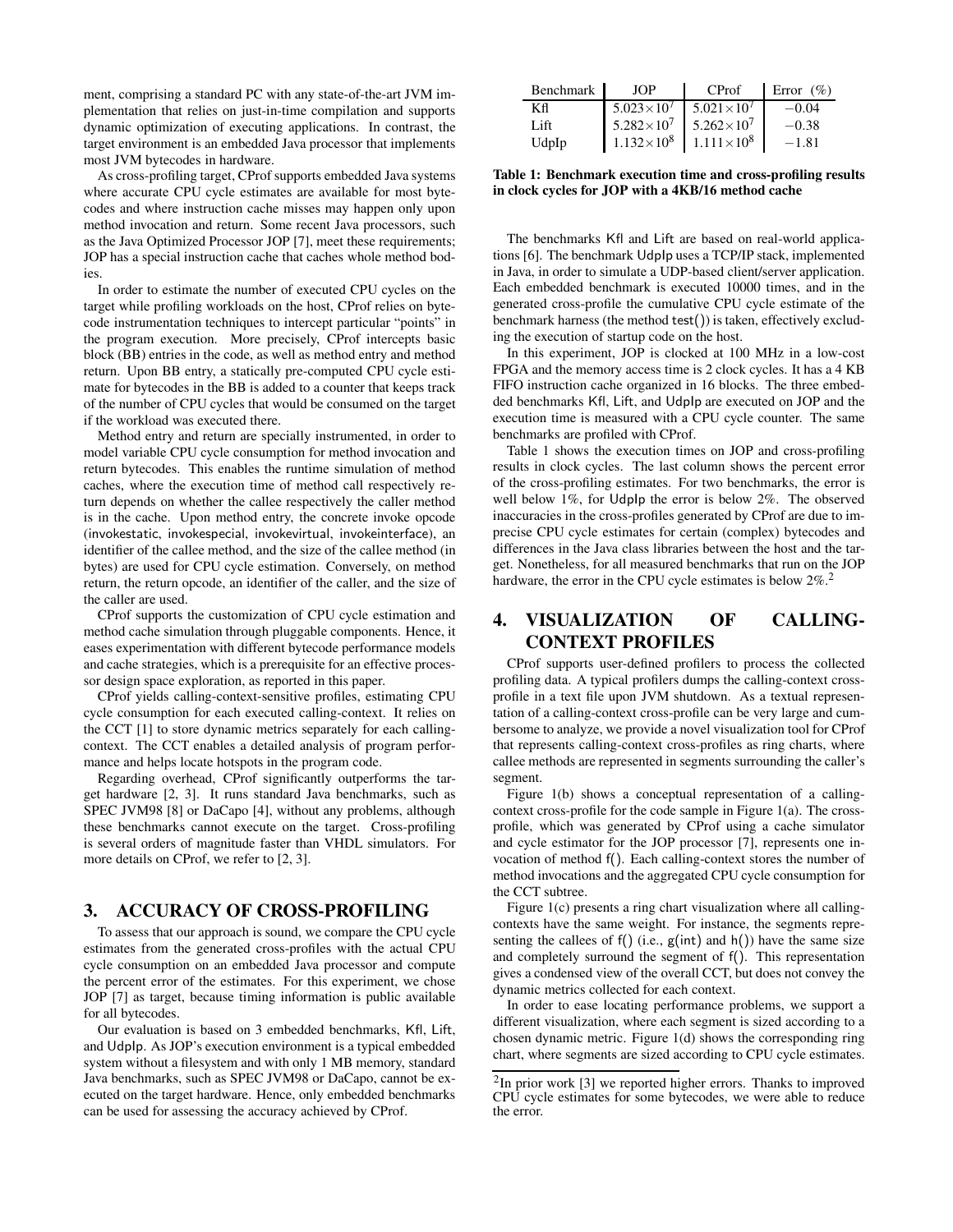Here, the segments representing the calles of method f() have different size and do not completely surround the segment of f(). The execution of the callee  $g(int)$  consumes about 76% of the CPU cycles consumed by the overall execution of f(), whereas the callee h() (of method f()) contributes only little to the overall cycle consumption of f(). The part of the segment representing f() that is not surrounded by callee segments represents the CPU cycle contribution of f() excluding its callees.

Our tool not only supports different visualizations according to different dynamic metrics, it also allows, amongst others, for navigation in the CCT (i.e., selection of any calling-context to be displayed as root), for limitation of the CCT depth, and for marking calling-contexts with special properties (e.g., particular package, class, or method names).

Our visualization tool comes in two implementations. The first version is based on JavaScript and on the standard XML-based Scalable Vector Graphics  $(SVG)^3$ . It enables the developer to analyze calling-context cross-profiles in any standard web browser. The drawback of the first implementation is its high memory consumption, preventing the visualization of large profiles. The second implementation, which offers many advanced features and will be presented in this tool demonstration, is a Java Swing application. It has been optimized for displaying very large profiles comprising millions of calling-contexts.

#### 5. CONCLUSION

In this tool demonstration, we present CProf, a configurable cross-profiler for embedded Java processors. CProf yields callingcontext cross-profiles, providing dynamic metrics, such as CPU cycle consumption, separately for each calling-context. We introduce a new visualization of calling-context cross-profiles as ring charts, where each calling-context corresponds to a ring segment. In order to reveal hot methods, their callers, and callees at one glance, ring segments can be sized according to a chosen dynamic metric.

Regarding limitations, CProf currently does not represent certain system activities of the target in the generated cross-profiles. For instance, the automated memory management on the target is not being simulated in the host environment.

With respect to ongoing research, we are working on techniques to simulate activities of the target runtime system on the host. Furthermore, we are exploring the possibility of cross-profiling for embedded Java systems that rely on just-in-time compilation (in contrast to Java processors). In addition, we are enhancing our visualization tools with a domain-specific language that allows a fine-grained selection, removal, or colorization of calling-contexts according to complex conditions, including also numerical bounds computed from selected dynamic metrics.

#### Acknowledgment

The work presented in this paper has been supported by the Swiss National Science Foundation.

#### 6. REFERENCES

- [1] G. Ammons, T. Ball, and J. R. Larus. Exploiting hardware performance counters with flow and context sensitive profiling. In *PLDI '97: Proceedings of the ACM SIGPLAN 1997 conference on Programming language design and implementation*, pages 85–96. ACM Press, 1997.
- [2] W. Binder, M. Schoeberl, P. Moret, and A. Villazón. Cross-profiling for embedded Java processors. In *Fifth*

*International Conference on the Quantitative Evaluation of SysTems (QEST-2008)*, pages 287–296, Saint-Malo, France, Sept. 2008. IEEE Computer Society.

- [3] W. Binder, A. Villazón, M. Schoeberl, and P. Moret. Cache-aware cross-profiling for Java processors. In *International Conference on Compilers, Architecture, and Synthesis for Embedded Systems (CASES-2008)*, pages 127–136, Atlanta, Georgia, USA, Oct. 2008. ACM.
- [4] S. M. Blackburn, R. Garner, C. Hoffman, A. M. Khan, K. S. McKinley, R. Bentzur, A. Diwan, D. Feinberg, D. Frampton, S. Z. Guyer, M. Hirzel, A. Hosking, M. Jump, H. Lee, J. E. B. Moss, A. Phansalkar, D. Stefanović, T. VanDrunen, D. von Dincklage, and B. Wiedermann. The DaCapo benchmarks: Java benchmarking development and analysis. In *OOPSLA '06: Proceedings of the 21st Annual ACM SIGPLAN Conference on Object-Oriented Programing, Systems, Languages, and Applications*, New York, NY, USA, Oct. 2006. ACM Press.
- [5] T. Lindholm and F. Yellin. *The Java Virtual Machine Specification*. Addison-Wesley, Reading, MA, USA, second edition, 1999.
- [6] M. Schoeberl. Application experiences with a real-time Java processor. In *Proceedings of the 17th IFAC World Congress*, Seoul, Korea, July 2008.
- [7] M. Schoeberl. A Java processor architecture for embedded real-time systems. *Journal of Systems Architecture*, 54/1–2:265–286, 2008.
- [8] The Standard Performance Evaluation Corporation. SPEC JVM98 Benchmarks. Web pages at http://www.spec.org/osg/jvm98/, 1998.

<sup>3</sup>http://www.w3.org/Graphics/SVG/